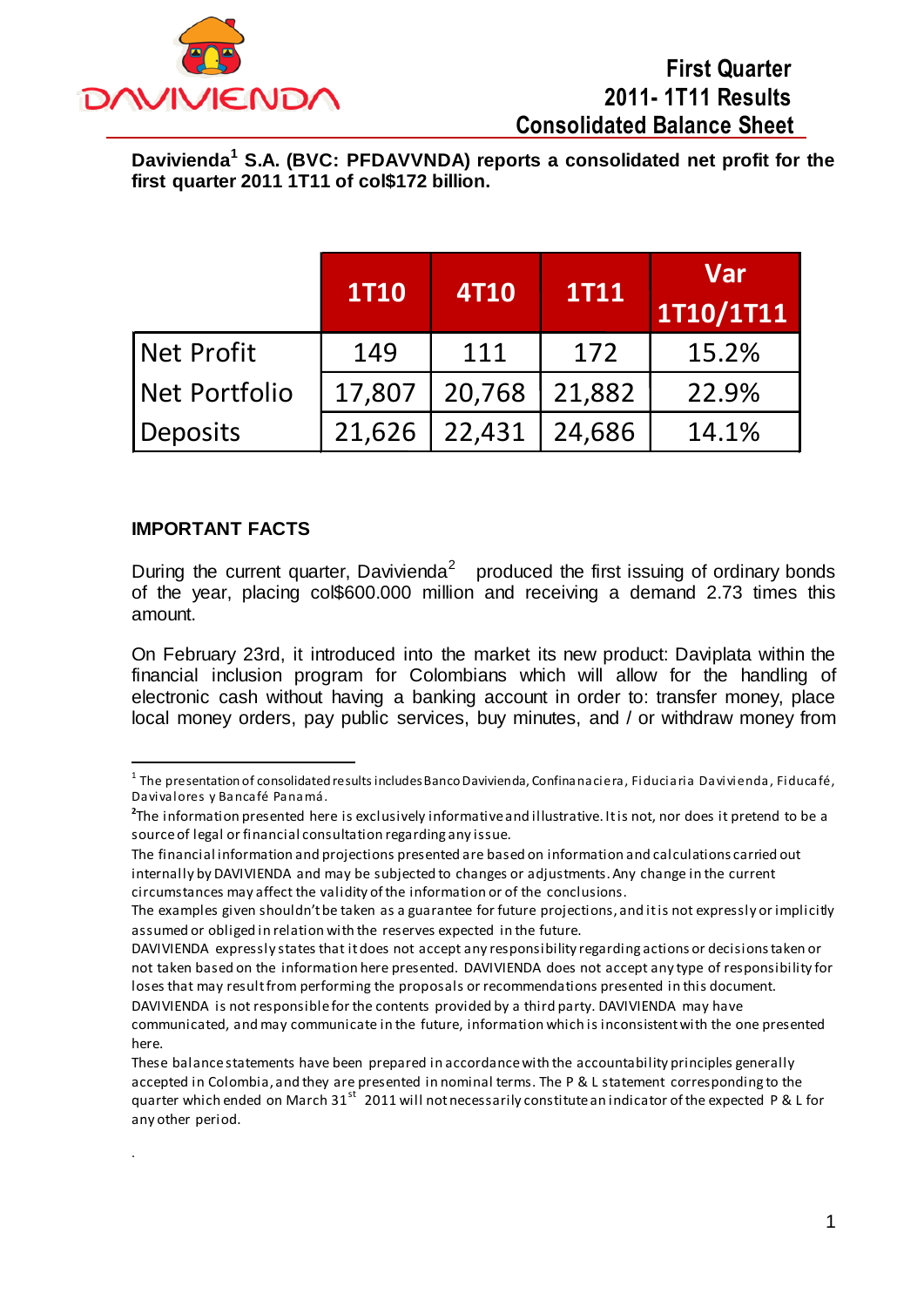

ATMs without the use of credit cards, management fees and at no cost; all this initially through users of Comcel cellular phones.

The General Assembly of stockholders authorized dividend payments for col\$81.6 billion at a rate of col\$200 per share.

During the current quarter, the tax on equity was paid as well as the new surcharge tax that in the following four years will constitute an expenditure of col\$198 billion.

#### **MAIN RESULTS**

The quarter´s net profit was col\$172 billion representing a growth of 55 % when compared to the last quarter the previous year, and of 15 % when compared to the first quarter 2010. The above is due to a decrease in the level of expenditure in the quarter and to the dividends received by the branches in the first quarter of the year. The Bank's result represents the 91 %.

- The interest net income generated in the quarter was col\$526 billion; this represents a growth of 29 % with respect to 1T10 and of 5 % when compared to the last quarter 2010. The investment portfolio incomes closed at col\$59 billion with a growth rate of 180 % when compared to 1T10.
- The consolidated assets at the end of the quarter are col\$32.3 billion where the net portfolio value of col\$21.9 billion represents 68 % and the investments for col\$4.5 billion represent 14 %.
- The net portfolio closed the quarter with col\$21.9 billion, and registered a growth rate of 5.4 % in relation to the balance recorded at the end of 4T10, and of 22.9 % when compared to the previous year.
- The portfolio quality indicator by degree of delinguency stood at 3.21 %; the portfolio reserves for col\$1.2 billion allow for 151.32 % coverage. The reserves represent 5.3 % of the gross portfolio.
- The deposits reached col\$24.7 billion with a growth rate of 10 % with respect to 4T10 and of 14 % when compared to the previous year. This growth was driven mainly by the savings accounts (∆QoQ=20,9%) and the bonds (∆QoQ=13,8%).
- The portfolios constituted by fixed rent securities have lost value. The increase in rates by the Central Bank (Banco de la República) boosted the rate variation of these securities in the market. Nevertheless, expectations of higher rates represent an opportunity for those investors that wish to invest on variable interest rate indexed assets.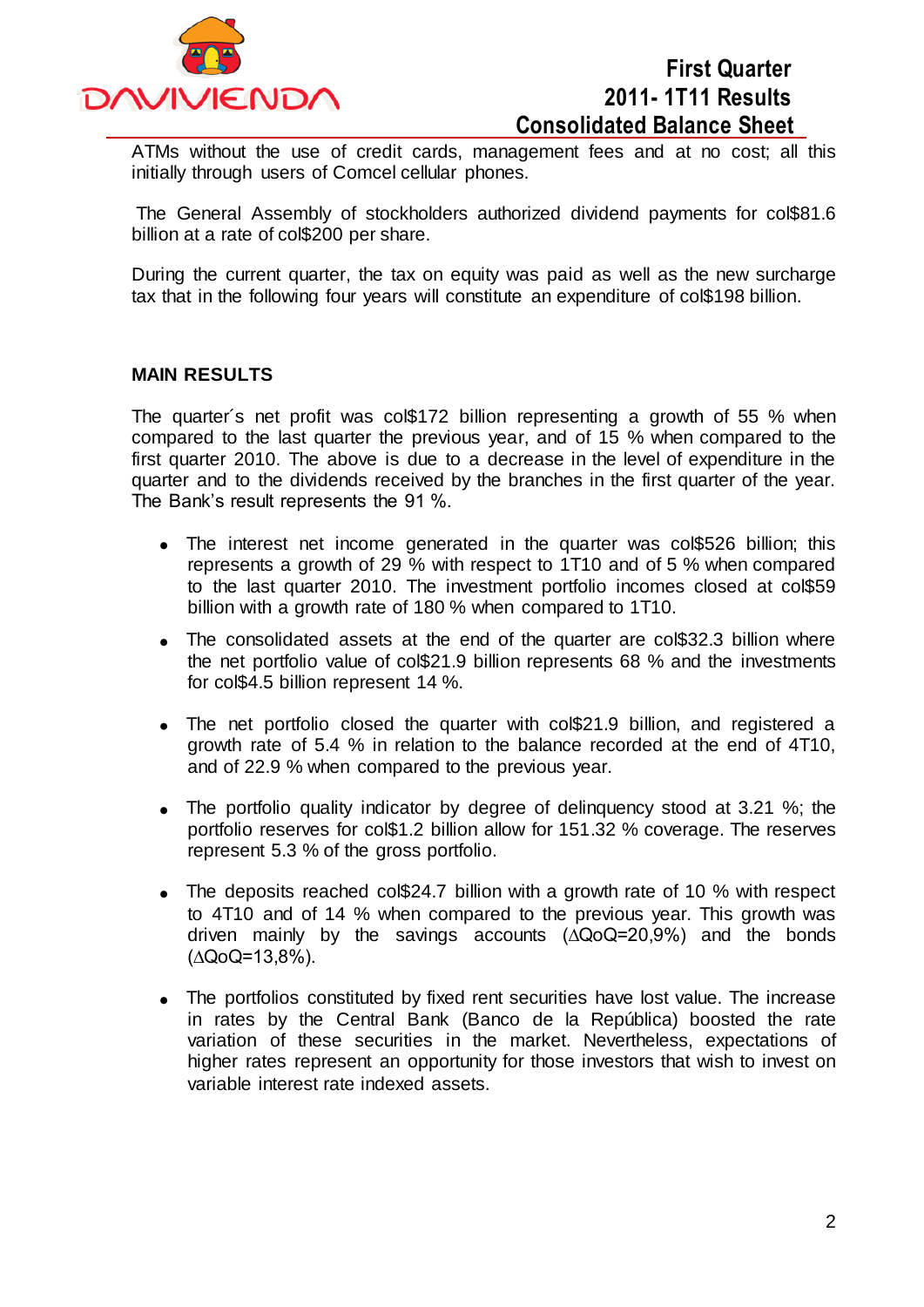

- The ratio of net portfolio to collected money<sup>3</sup> from the public reached 88.6 %  $\bullet$ versus a 93 % the previous quarter and of 82.3 % when compared to the first quarter 2010 thus reflecting a solid position of liquidity.
- The equity closed at col\$3.7 billion with a growth of 2.6 % when compared to 4T10 and of 33 % when compared to the previous year; the above due to the results generated and to the capitalization received on September 2010 through the issuing of the preference shares. The solvency ratio decreased by 0.3 % during the quarter and settled at 12.76 %. This decrease is explained by the payment of dividends, the effect of subordinated bonds and an asset increase.

The net income per share reported by the Bank was  $\text{col$}441.3^4$  which represent an increase of 54 % when compared to 4T10 and of 12 % when compared to the previous vear. The average return on equity (ROE) was  $17.7^5$  % versus 18.5% in 1T10.

### **1. BALANCE SHEET**

#### **1.1. Assets**

The assets increased by 9.1 % during the quarter and by 17.6 % when compared to 1T10 reaching col\$32.3 billion. This increase is greatly due to the portfolio growth (∆QoQ%=5,4% and ∆YoY%=22,9%) which represents 68 % of the assets.



#### **ASSET STRUCTURE**

**March 2010 March 2011**

5

 $\overline{a}$ 

 $^3$  Net portfolio=Gross Portfolio-Reserves.

Collected Money = Deposits and payables + Bonds

 $^4$  The 1T10 profit per share was homologized with the Split that took place on April 28<sup>th</sup> 2010 for comparative effects.

Patrimonio promedio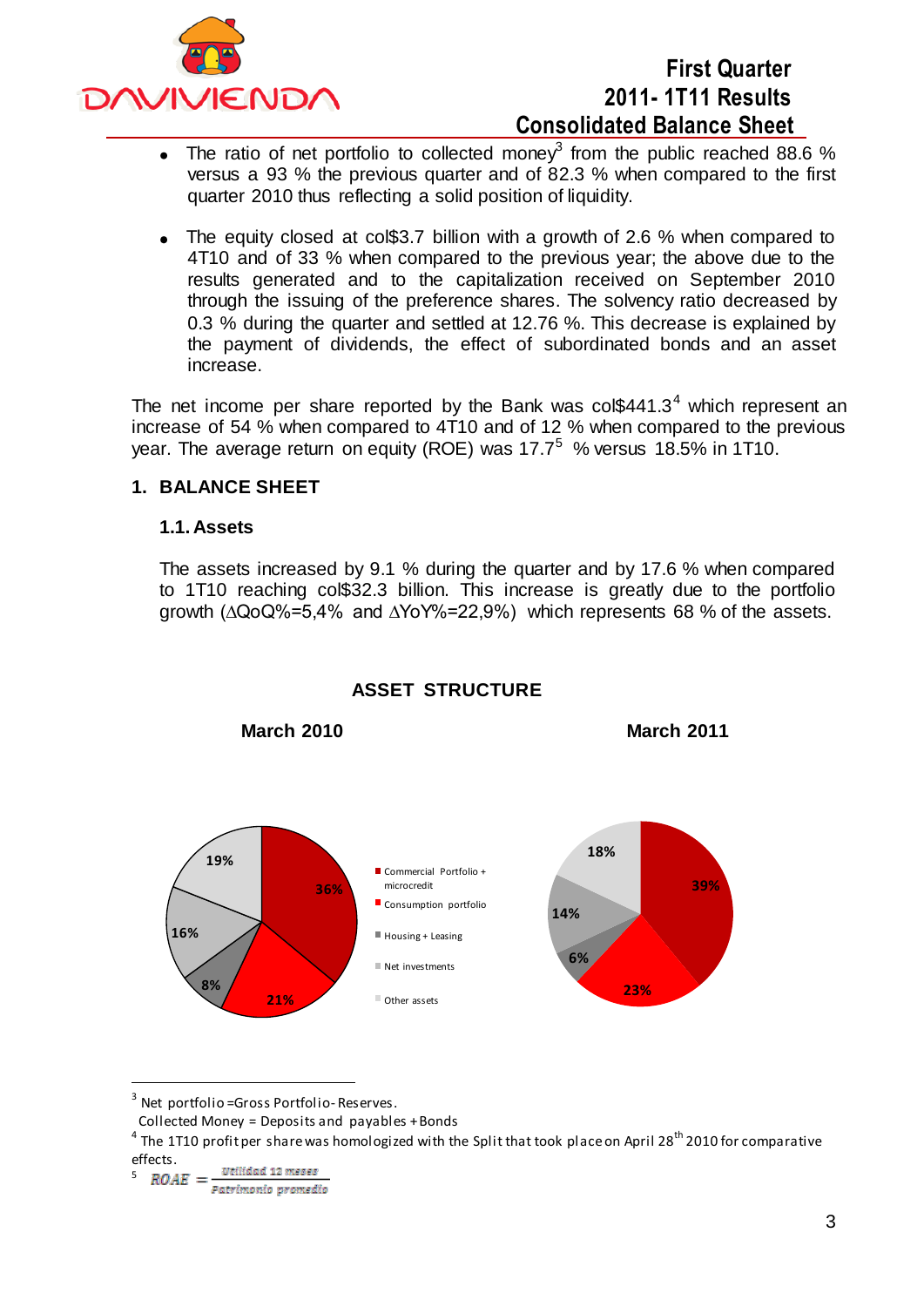

The portfolio participation in the totality of the assets decreased from 70 % to 68 % during this quarter. This is explained by the securitization that was carried out in 4T10. The investments represent 14 % of the assets.

### **Credit Portfolio**

In relation to the credit portfolio, it stood at the end of the quarter at col\$21.9 billion, col\$1.114 million more than in 4T10; this represents an increase of 5.4 % and of 23 % when compared to the previous year. It is worth noting that the 5.4 % of the portfolio growth is partially explained by an increase in the dollar portfolio due to the balance integration of the branch in Miami in January. This increase is equivalent to U.S. \$ 34 million and U.S \$ 63 million for disbursements in Colombia, and by the UVR portfolio that due to its variation increases in col\$20 million despite the decrease of col\$43.38 pesos in the TRM during the quarter

The commercial portfolio increases its participation thus reflecting the dynamism of the disbursements in this segment.



**PORTFOLIO STRUCTURE**

**March 2010 March 2011** 

The commercial portfolio was the one that grew the most reaching col\$11.6 billion with a variation rate of 4.1 % with respect to the previous quarter and of 25.1% when compared to the previous year. The commercial portfolio of our branch in Panamá registered a 1.8 % growth in the quarter and a 21 % in the year, closing the quarter with a balance of U.S \$ 294 million. This was achieved mainly by an increase in disbursements to corporate clients situated principally in Panamá city. The commercial portfolio of our branch Confinanciera registered a growth of 8.4 % during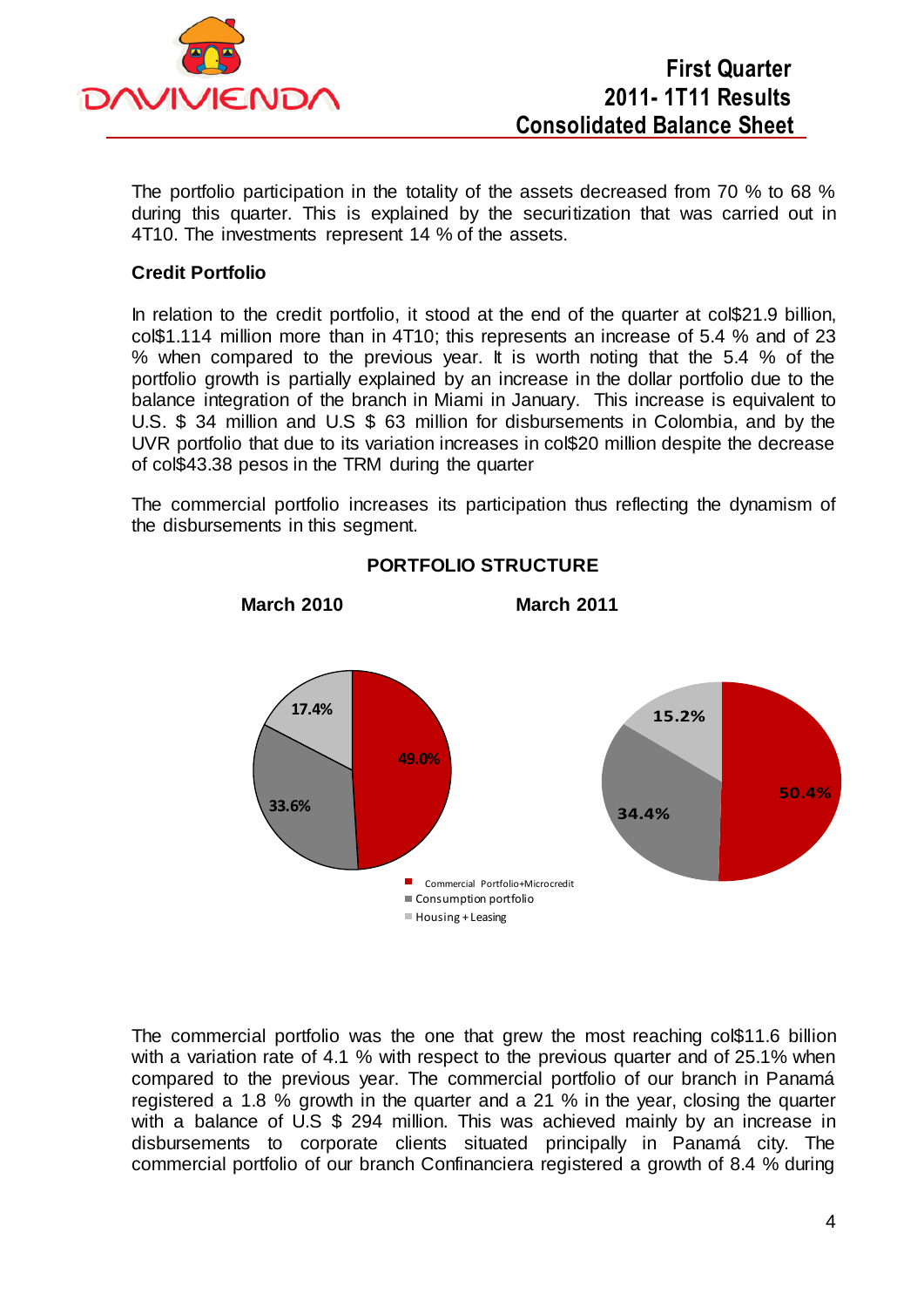

the quarter and of 46.4 % in the year, closing the quarter with a balance of col\$303 billion.

The consumption portfolio which closes at col\$8 billion grows by 5 % during the quarter and by 25 % when compared to the previous year. The consumption portfolio of our branch Confinanciera closed the quarter with a balance of col\$87 billion.

The housing portfolio reaches a balance of col\$3.5 billion and closes the quarter with a growth of 11.4 % in relation to the previous quarter and of 6.4 % when compared to the previous year. This reduction in growth rhythm in the housing portfolio versus the growth in other types of portfolios is due mainly to a decrease in the housing disbursements VIS (∆YoY %= - 21.2 %) originated by the strong rainy season that the country has been suffering in the last months. The growth dynamism is maintained because the government has maintained the VIS housing incentives within the aid offered in connection to the above mentioned problem. The annual growth of the portfolio would be 23 % when taking into account the portfolio the Bank has securitized to date and which amounts to cols2.1 billion.

The portfolio quality by degree of delinquency shows a slight improvement in the indicators for all types of portfolios when compared to 1T10. Thus, the portfolio total indicator improves: it goes from 4.32 % at the end of the first quarter 2010 to 3.21 % at the end of March 2011. On the other hand, the total portfolio coverage indicator goes from 130 % at the end of the first quarter 2010 to 151.32 % at the end of March 2011.

|                         | <b>Total</b> |             | <b>Consumption</b> |             | <b>Commercial</b> |             | Housing*    |             |
|-------------------------|--------------|-------------|--------------------|-------------|-------------------|-------------|-------------|-------------|
|                         | <b>1T10</b>  | <b>1T11</b> | <b>1T10</b>        | <b>1T11</b> | <b>1T10</b>       | <b>1T11</b> | <b>1T10</b> | <b>1T11</b> |
| <b>NPL</b>              | 4.32         | 3.21        | 3.58               | 2.93        | 1.90              | 0.88        | 1.92        | 1.90        |
| Portfolio Coverage**    | 129.99       | 151.32      | 105.97             | 117.55      | 173.54            | 217.13      | 119.12      | 180.05      |
| <b>Growth 1T10-1T11</b> | 22.9%        |             | 24.9%              |             | 25.1%             |             | 6.4%        |             |

## **QUALITY OF THE PORTFOLIO BY TYPE AND COVERAGE**

\* The housing reserves include housing reserves, Leasing and general reserve s.

\*\* Graded portfolio coverage.

The percentage of provisions over gross portfolio is 5.27 % at the end of the first quarter 2011 and of 5.32 % at the end of the last quarter 2010. During the quarter, the provision net expenditure was col\$109 billion which increased the reserve balance to col\$1.2 billion. During the quarter, col\$95 billion were declared as uncollectable. This amount is col\$20 billion inferior to those declared as such during the previous quarter and col\$32 million more than the ones that were considered so the same date, one year before. The accumulated uncollectable during the year represent 0.46 % of the portfolio compared to 0.52 % the year before. They are declared as uncollectable according to the degree of delinquency in accordance with the Board of Director's policies and in some other cases due to a risk level analysis.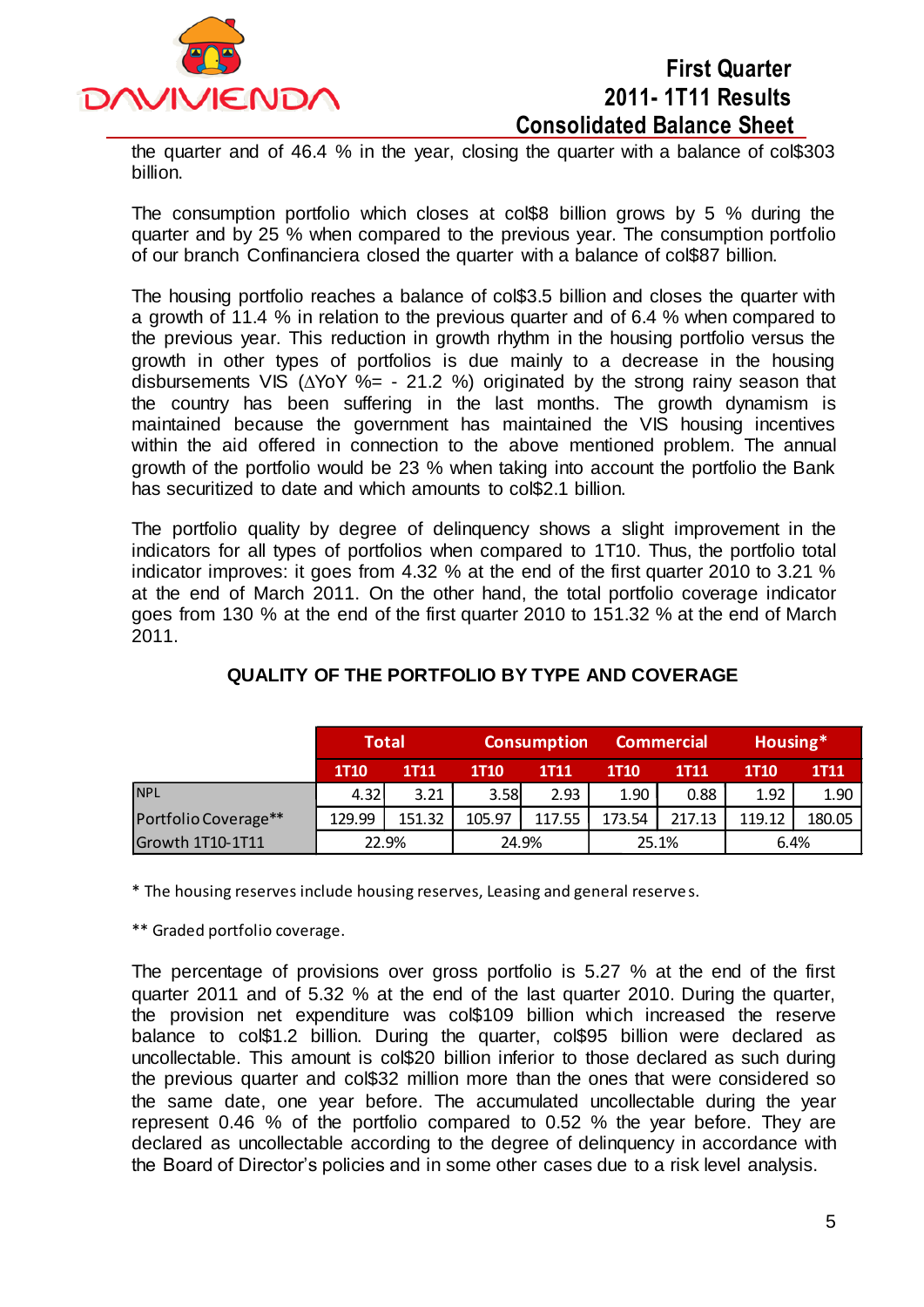

### **1.2. Investment Portfolio**

The investment portfolio totalized col\$4.5 billion at the end of the quarter. It registered a growth of 2.8 % during the quarter and of 0.7 % when compared to the previous year due to the acquisition of securities generated by the securitization process. The fixed rent securities represent 98,4% of the totality of the investment. The negotiable security portfolio represents 60 % and supports the Bank's liquidity.



## **NET INVESTMENT PORTFOLIO STRUCTURE**

The growth in the investment portfolio is partially due to the improvement in the risk grade given to the country. That is, the greatest impact of an improvement in the risk grading system of the country is that of increasing considerably the investors' potential number and of reducing the financial costs for the issuer. In the specific case of Colombia, this impact had already been discounted by the market by means of the Yankees bonds towards the end of 2010, by the shares, and to a certain extent, by the internal public debt. For this reason, it is now possible to observe a growth improvement in the investment portfolio.

#### **1.3. Goodwill**

As of to March 31st, the balance of the goodwill is col\$1.2 billion, and the quarterly amortization is col\$26 million.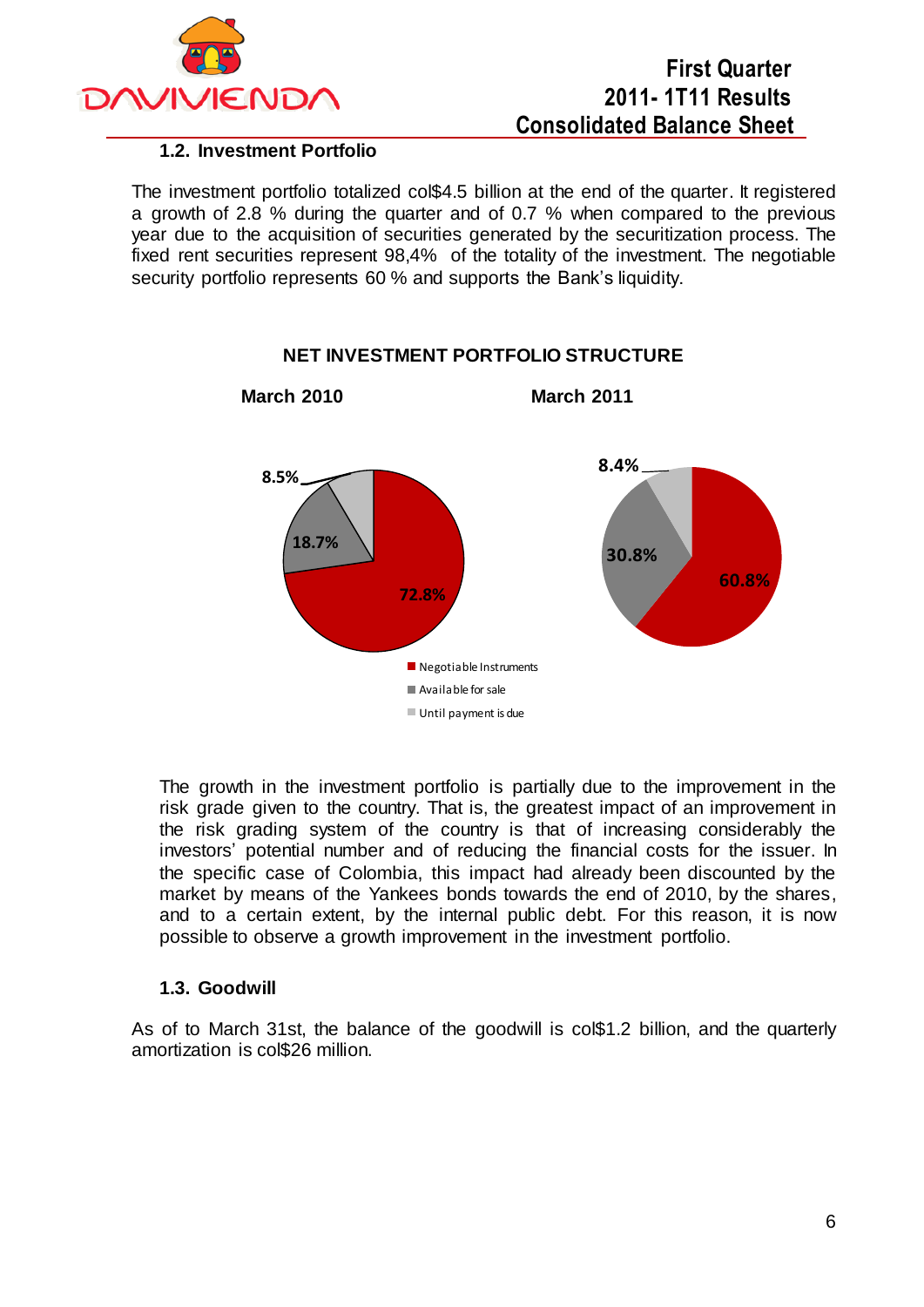

#### **1.4. Other assets**

The goods received as debt payment and the fixed assets available for sale decreased by 5 % during the quarter and by 17 % when compared to 1T10; they amounted to col\$50 billion.

The net fixed assets amounted to col\$375billion which is a reduction of 1 % when compared to the previous quarter, and it is similar to the 1 % in 1T10.So far this year, the increase in value of these assets reached col\$436 billion with an increment of 8.8 % when compared to the previous quarter, and of 10.6 % with respect to 1T10.Purchase option for col\$1.960 million was exercised for General Direction Offices.

#### **1.5. Liabilities**

As of March 31, 2011, the liabilities had reached col\$28.6 billion recording an increment of 10 % in the quarter and of 15.8 % when compared to the previous year.

The deposits and bonds reached col\$24.6 billion achieving a relation of net portfolio over deposits of 88.6 %. In relation to the composition of the funding, the bonds increased in an effort to structure finance assets with similar characteristics in terms and rates. Up to March, the principal funding source continues to be the savings accounts with 43 %.



**DEPOSIT STRUCTURE**

The deposits due to money collected from the public registered an increase of 10 % in the quarter and of 12 % in the year. The financial obligations that support the funding of the commercial portfolio registered an increase of 6.8 % in the quarter and of 64 % in the year. The obligations in foreign currency for U.S \$ 780 million registered a growth of 4.7 % during the quarter and of 111 % during the year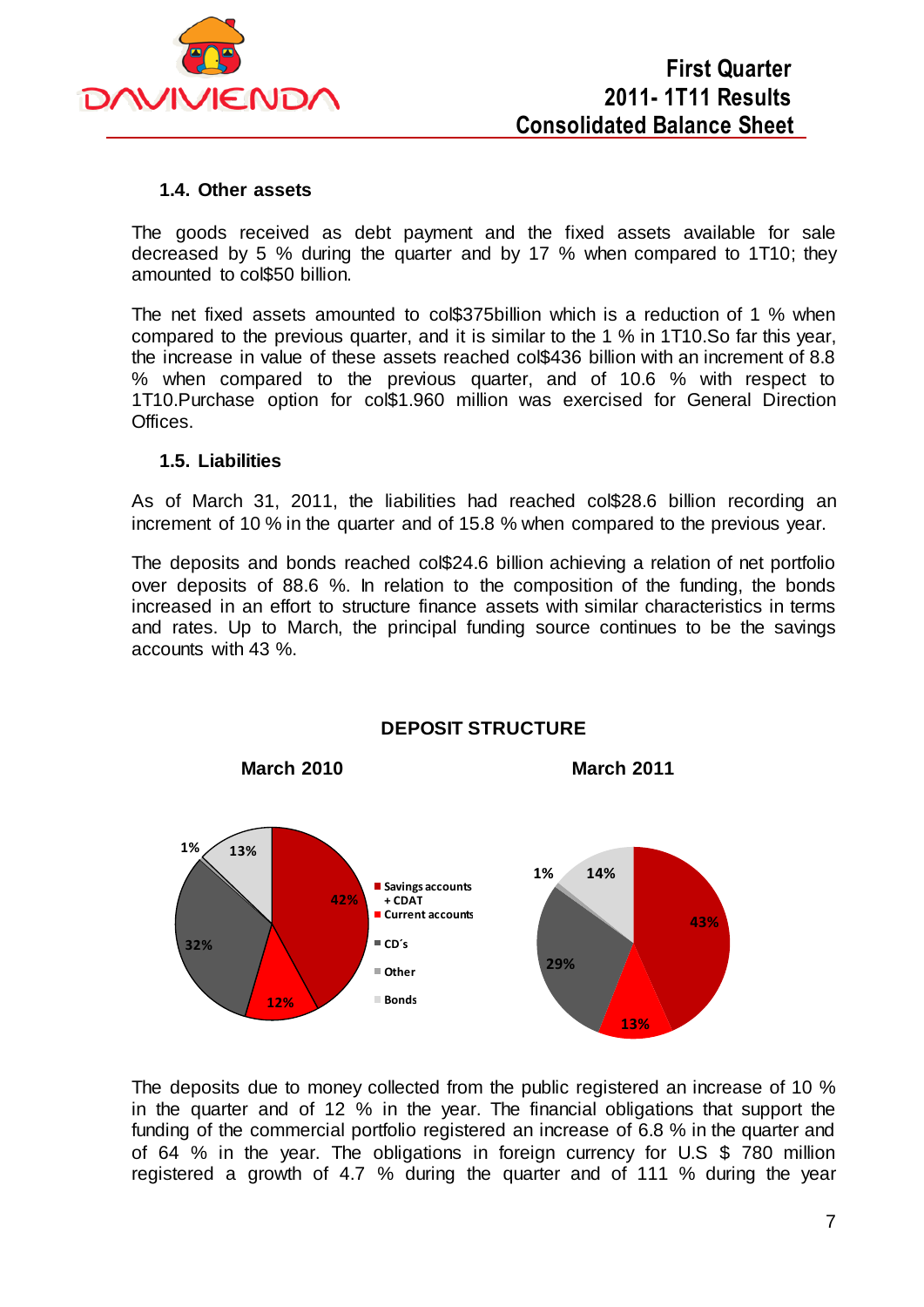

because of the recently acquired obligations; this regardless of the re-expression that diminishes by 2.3 %.

During this quarter, the Bank allocated ordinary bonds for col\$600 billion. This fact accounts for the 14 % increase in this item during the quarter and of 26 % when compared to the year before.

#### **1.6. Equity**

By the end of the quarter, the equity had reached col\$3.7 billion thus registering a growth of 2.6 % after having paid dividends for col\$81.6 billion. The 33 % annual growth is explained by the generation of profits and by the col\$419 billion capitalization received in September 2010 mainly as a result of the issuing of preference shares. In the quarter, fixed asset valuation for col\$35 billion were registered.

With this equity, the consolidated bank reaches a solvency of 12.76 % versus 13.06 % the previous quarter. This relation is 376 basic points above the required regulatory minimum level. As of March 31<sup>st</sup>, 2011, the relation of basic equity to riskweighted assets was 10.8 %; the above despite the portfolio growth.

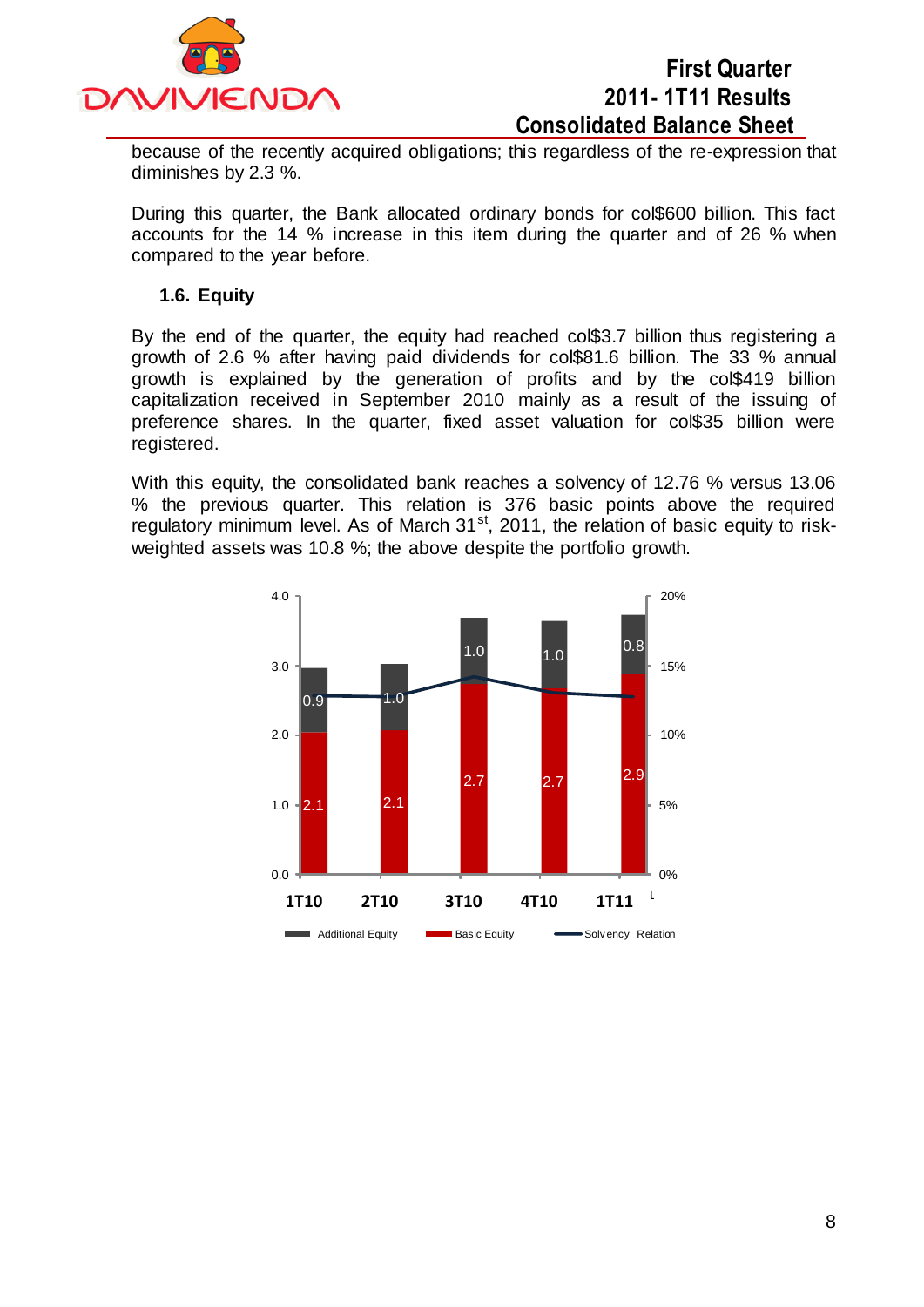

### **2. RESULTS**

The net profit totalized col\$172billion in the quarter thus registering a 55 % growth when compared to the previous quarter and of 15.2 % when compared to the year before. The net profit per stock in the quarter is col\$441.33 thus showing an increment of 58 % with respect to the previous quarter and of 12 % when compared to the previous year<sup>6</sup>.

#### **2.1. Interest Net Income**

During the quarter, the interest net income was col\$526 billion thus registering a 5 % growth with respect to 4T10 and of 29 % when compared to the previous year. The growth in the quarter is explained mainly by the growth in the portfolio and by a slight increase in interest rates due to the Central Bank's contractionary policies which at a given point (March  $17<sup>th</sup>$ ) decreased by 15 basic points (p.b) the TES rate, but the following day, increased by 25 p.b. the intervention rate, from 3.25 % to 3.5 % .This produced as a result, an upward correction of approximately15 b.p.

In the quarter, the investment portfolio yields registered a 58 % increase when compared to the previous quarter.

The financial expenditure increased by 7 % during the quarter. This is explained by a higher bond participation in the uptake rates.

#### **NET FINANCIAL MARGIN**

 $\overline{a}$ 

The net financial margin closed at col\$417 billion and registered a decrease during the quarter of col\$13 billion ( $\Delta$ QoQ%=- 3.1 %; YoY = 23 %) versus the prior quarter because of the increase in portfolio provisions despite the re-structuring of liabilities.

The interest net margin<sup>7</sup> over assets is 1.3 % versus 1.5 % the previous quarter and of 1.2 % the previous year. The deposits average cost went from 2.6 % in the last quarter 2010 to 2.8 % in the first quarter 2011 due to an increase of bond participation in fund raising.

The past due portfolio which does not generate interest totalized col\$340 billion at the end of the quarter; it registers 15 % growth in the quarter and 10 % decrease when compared to the previous year.

<sup>6</sup> Up to March 2010, the net profit per share was homologized with the Split carried out on April 2010 for comparative effects.

 $^7$  The net financial margin excluding income due to dividends over average assets.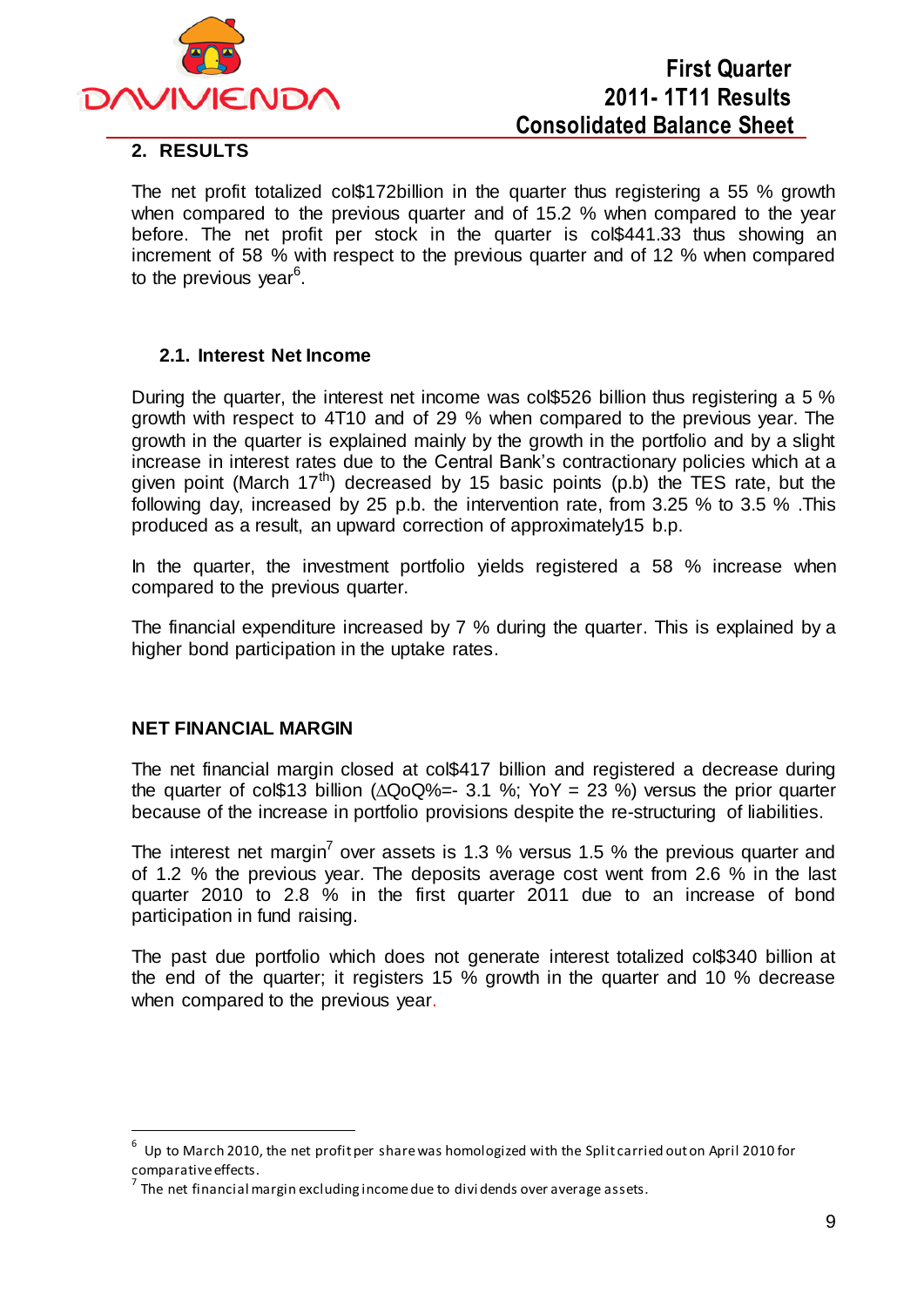

#### **2.2. Reserves**

The reserves of the quarter which correspond mainly to the credit portfolio reached col\$109 billion. This represents an increase of col\$41 billion when compared to the previous quarter and a col\$41 billion increase when compared to the result from the same quarter the year before.

The higher expenditure in reserves is explained by the stability of the portfolio quality indicator and by the effect produced by less recoveries from the receivables portfolio that in the quarter accounted to col\$43 billion as compared to the col\$61 billion recovered in the previous quarter. During the quarter, recoveries in the reserves of the commercial portfolio were registered for col\$15 billion; these recoveries derived from the up-dating of the risk model parameters.

#### **Commissions and Service Revenues**

There was a slight decrease of 5 % in the commissions and service revenues that amounted to col\$180 million during the quarter, but when compared to the previous year, they show an increase of 9 %.

The personal banking commissions originated in the Bank represent 78 % of this income, and they correspond mainly to commissions generated by the debit and credit cards which register a growth of 6.2 % when compared to the previous year.

The corporate banking commissions, which are mainly represented by payments and collections activities, register a decrease of 8.1% when compared to the previous year..

Commissions from fiduciary activities totalized col\$9.5 billion. They registered a decrease of 48 % in the quarter and a growth of 1.6.% when compared to the previous year; this because of a lowest return on the assets managed.

#### **Other Operating Income**

The net result of the position of the derivatives in the balance sheet corresponds to an expenditure for col\$4.7 billion during the quarter. This result shows a decrease of 39 % when compared to the previous quarter and is explained mainly by the variation in the result of the coverage swap operation which was constituted in order to buy Granbanco. The above due to an increase in the internal rate curves which represent a higher value of the right whose result favours Davivienda.

The net income for the business of buying and selling currencies was a profit of col\$13 billion in the quarter. This amount is explained principally by a variation in the exchange rate on balances of their own position which includes an obligation in dollars due to the IFC bonds. The leasing operating revenues originated by our branch Confinanciera during the quarter were col\$658 million.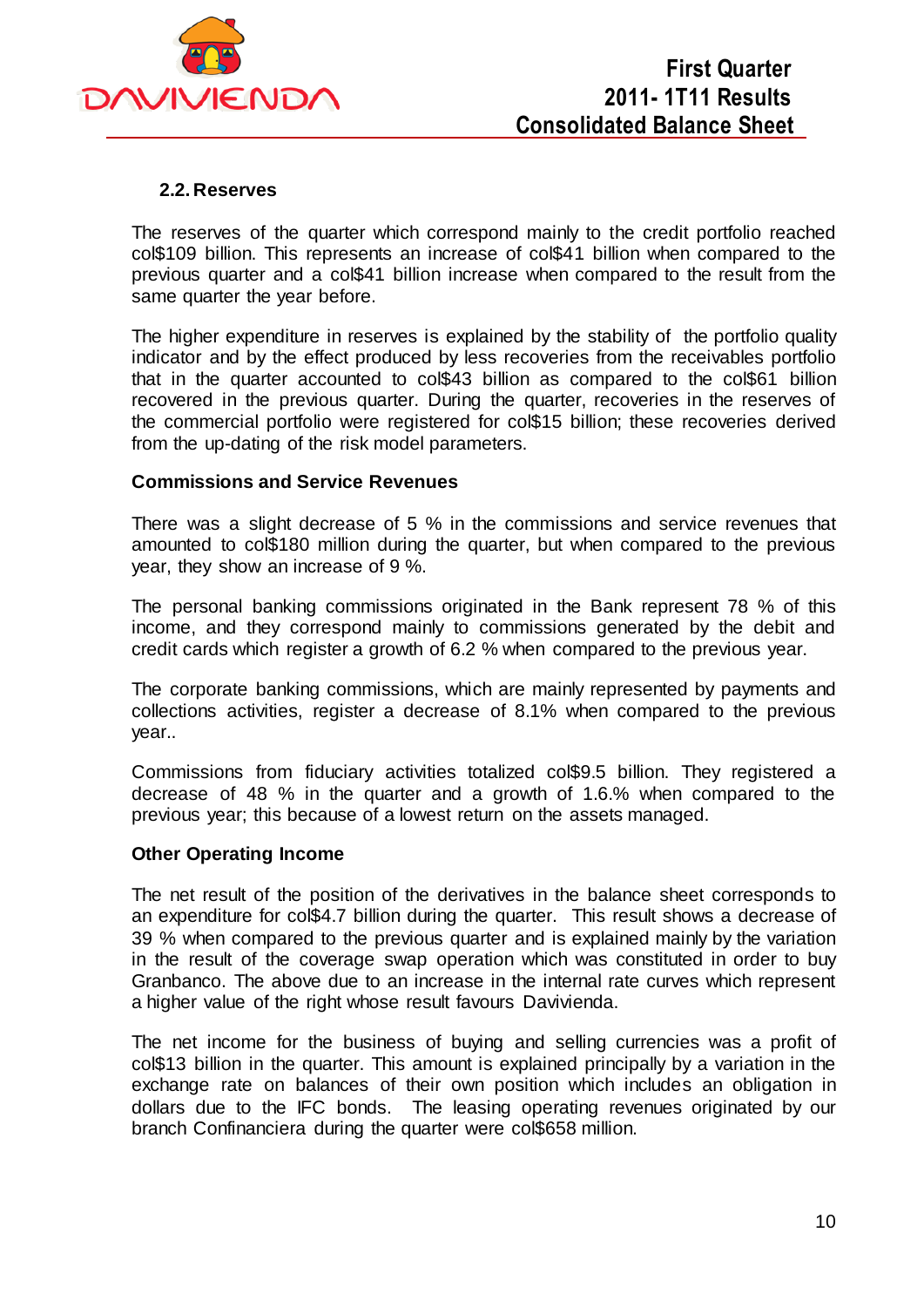

During the quarter, the non-consolidated companies registered dividends for col\$17.4 billion. The branches that consolidate registered dividends for col\$25.7 billion during the same period.

## **2.3. Operational Costs**

Personnel expenditure totalized col\$146 billion; this represents a decrease of 2.1 % with respect to the previous quarter. This decrease is greatly explained by the compensation variable portion. The annual increase of 19.8 % is due to the annual wage increase which is registered this quarter, to an increase in the number of staff members because of the new business lines and to a reinforcement of technological projects.

Administrative expenditure reached col\$151 billion in the quarter and represents a decrease of 30 % when compared to the previous quarter. This variation is explained by less expenditure on office refurbishing and on technological investment. The 12.2 % annual growth is explained by an equity tax increase and by an increment in transaction costs due to an increment in operations. Depreciation and amortization expenditure totalized col\$50 billion in the quarter; they register an increase of 1.4 % during the period and of 18.5 % in the year due to investment in propriety, staff and equipment.

The above expenditure includes amortization to the mercantile credit which is col\$26 billion this quarter.

| <b>Entities</b>                       | <b>Assets</b> | Liabilities | <b>Equity</b> | <b>Profit</b> |
|---------------------------------------|---------------|-------------|---------------|---------------|
| Banco Davivienda S.A. (*)             | 31,059        | 27,394      | 3,666         | 180           |
| Bancafé Panamá S.A. - 99.9%           | 1,008         | 884         | 124           | 8             |
| Confinanciera S.A. - 94.9%            | 431           | 366         | 65            | 8             |
| Fiduciaria Cafetera S.A - 94.01%      | 81            | 17          | 65            | 1             |
| Fiduciaria Davivienda S.A. - 60%      | 67            | 23          | 44            | 4             |
| Davivalores S.A. - 79%                | 11            | 0.5         | 10            | $-0.3$        |
| <b>Total Bank and Branches</b>        | 32,658        | 28,684      | 3,974         | 201           |
| <b>Eliminations and Homologations</b> | $-347$        | $-36$       | $-308$        | $-29$         |
| <b>Consolidated 1T11</b>              | 32,311        | 28,649      | 3,662         | 172           |
| <b>Consolidated 1T10</b>              | 27,482        | 24,736      | 2,747         | 149           |
| Variation 1T11 - 1T10                 | <b>18%</b>    | 16%         | 33%           | 15%           |

### **3. First Quarter 2011 Consolidated Results**

(\*) Starting January 1<sup>st</sup>, 2011 Miami is incorporated into individual numbers of the Bank.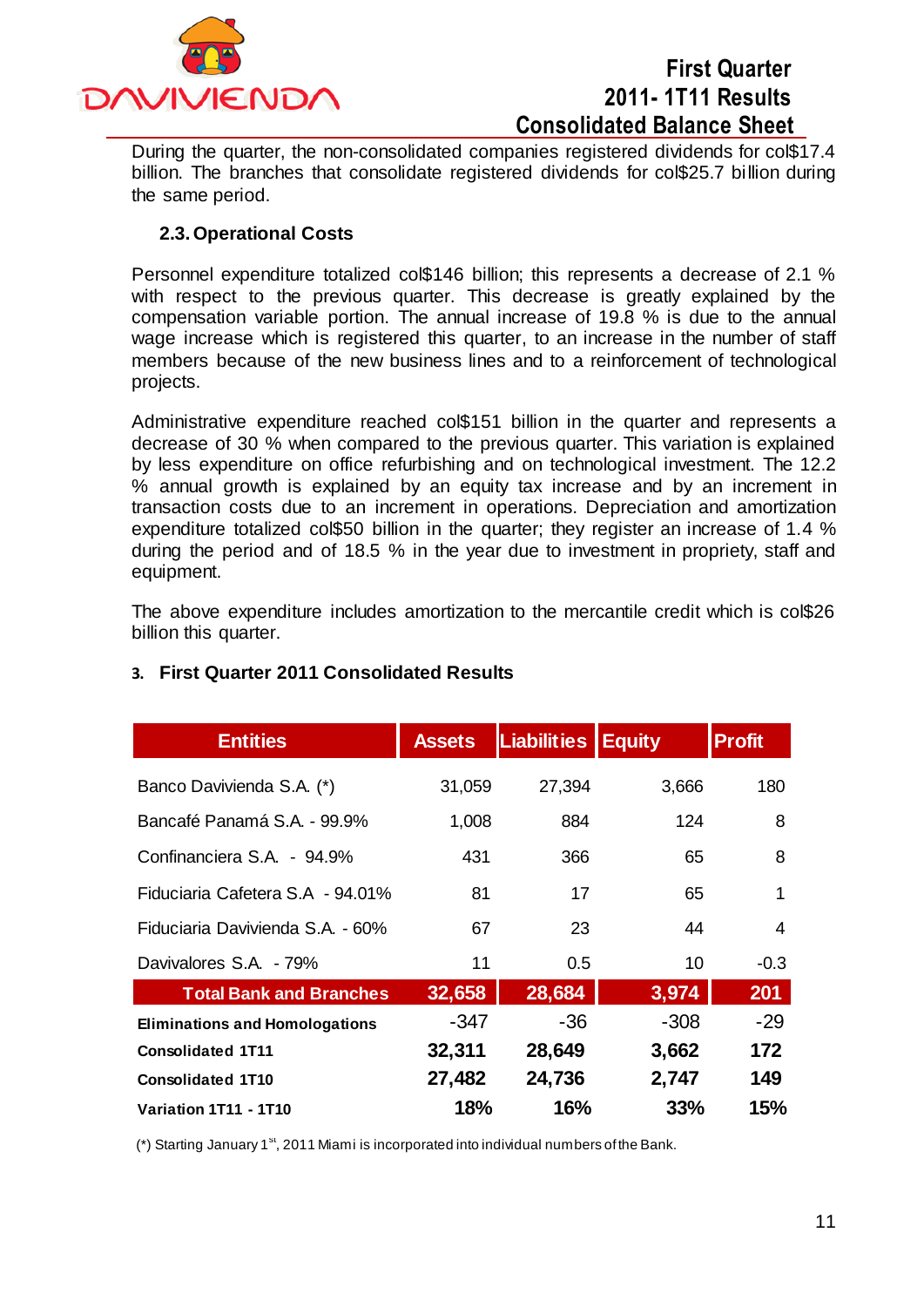

This quarter, the Bank received dividends for col\$25.779 million from its branches.

| <b>Matrix, Branches and Subsidiaries</b> | 25,779 |
|------------------------------------------|--------|
| Fiducafe S.A.                            | 4.700  |
| Fiduciaria Davivienda S.A.               | 7.645  |
| Confinanciera S.A.                       | 13 434 |

Minority interest as of March 31st 2011 is col\$22.936 million compared to col\$25.995 million registered at the end of December. The homogenization of Panamá's norms with those from Colombia in order to incorporate our branch in Panamá represent additional portfolio reserves for col\$7.251 and of assets received in lieu of payment for col\$3.338. .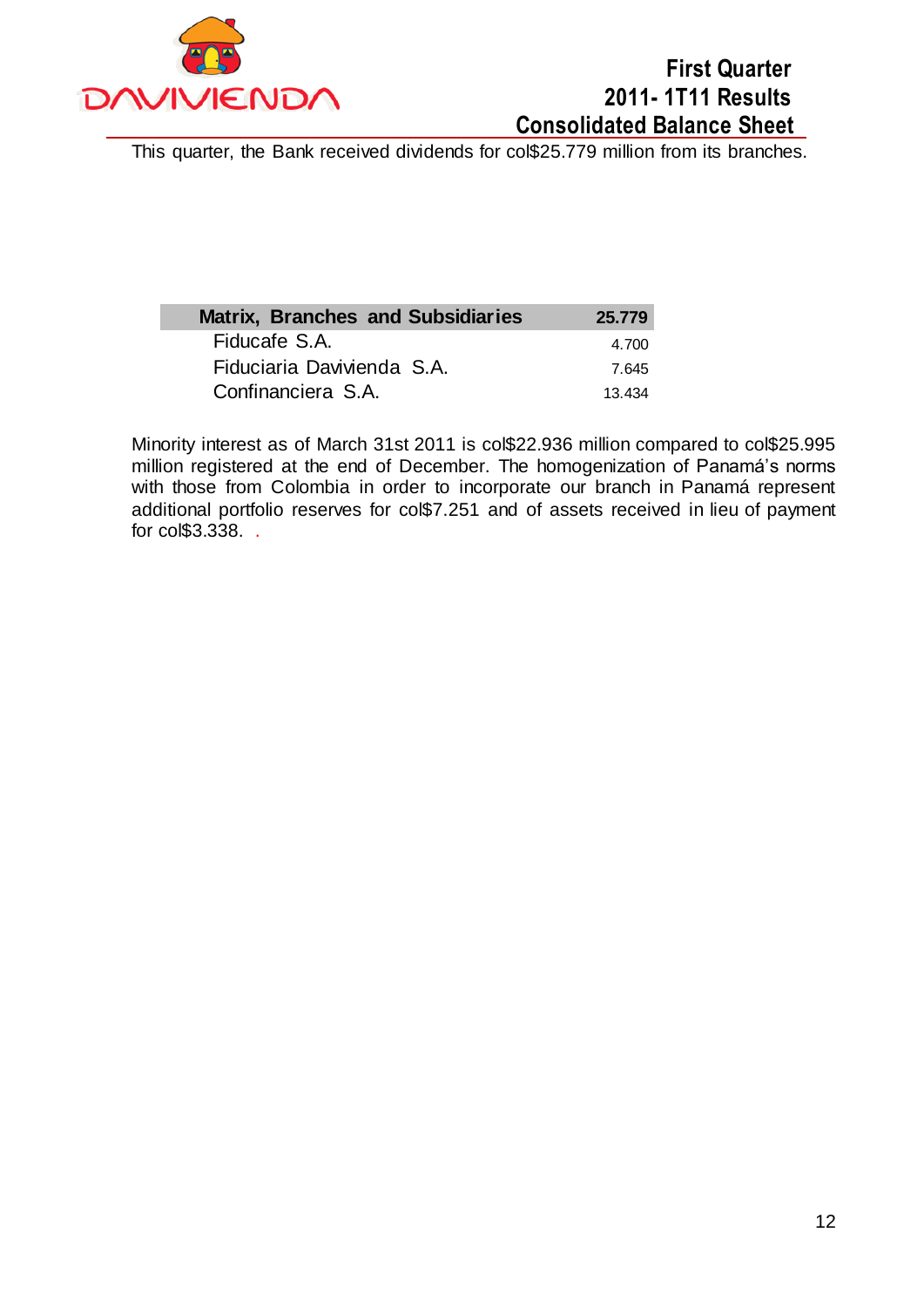

## **CONSOLIDATED GENERAL BALANCE SHEET**

#### **BANCO DAVIVIENDA S.A. and SUBORDINATED COMPANIES**

**Consolidated General Balance Sheet**

**1 st Quarter 2011 - 2010**

(Numbers expressed in Billion)

|                                                | 1T <sub>10</sub> | 4T <sub>10</sub> | <b>1T11</b> | \$     | <b>Variación</b><br>1T10/1T11<br>% |
|------------------------------------------------|------------------|------------------|-------------|--------|------------------------------------|
| <b>Assets</b>                                  |                  |                  |             |        |                                    |
| Net Availability                               | 2,027            | 1,492            | 1,730       | $-298$ | $-15%$                             |
| Active positions in market operations          |                  |                  |             |        |                                    |
| Monetary and related issues                    | 237              | 192              | 1,222       | 985    | 415%                               |
| Net Investments                                | 4,484            | 4,392            | 4,516       | 32     | 1%                                 |
| Credit Portfolio                               |                  |                  |             |        |                                    |
| and net Financial Leasing                      | 17,807           | 20,768           | 21,882      | 4,075  | 23%                                |
| Acceptances, cash transactions and derivatives | 34               | 74               | 39          | 5      | 14%                                |
| Net Account Receivable                         | 330              | 337              | 345         | 16     | 5%                                 |
| Net Realizable Assets, and Foreclosed and not  |                  |                  |             |        |                                    |
| used Assets.                                   | 60               | 52               | 50          | $-10$  | $-17%$                             |
| Propriety and net equipment                    | 379              | 378              | 375         | $-5$   | $-1%$                              |
| Other net assets                               | 1,697            | 1,486            | 1,684       | $-12$  | $-1%$                              |
| Valorizations                                  | 426              | 438              | 467         | 41     | 10%                                |
| <b>Total Assets</b>                            | 27,482           | 29,610           | 32,311      | 4,829  | 18%                                |
| <b>Liabilities</b>                             |                  |                  |             |        |                                    |
| Deposits and payables on demand                | 18,851           | 19,348           | 21,178      | 2,327  | 12%                                |
| Passive positions in market operations         |                  |                  |             |        |                                    |
| Monetary and related issues                    | 371              | 58               | 31          | $-341$ | $-92%$                             |
| Acceptances in circulation                     | 86               | 82               | 65          | $-21$  | $-25%$                             |
| Bank credits and other financial obligations   | 1,565            | 2,400            | 2,563       | 998    | 64%                                |
| Accounts payable                               | 643              | 672              | 825         | 182    | 28%                                |
| Investment securities in circulation           | 2.775            | 3,083            | 3,508       | 733    | 26%                                |
| <b>Other liabilities</b>                       | 208              | 281              | 246         | 38     | 18%                                |
| Estimated Liabilities and reserves             | 237              | 116              | 235         | -3     | $-1%$                              |
| <b>Total Liabilities</b>                       | 24,736           | 26,041           | 28,649      | 3,913  | 16%                                |
| <b>Equity</b>                                  |                  |                  |             |        |                                    |
| Social Capital                                 | 24               | 47               | 45          | 21     | 87%                                |
| <b>Reserves</b>                                | 2,131            | 2,769            | 2,959       | 828    | 39%                                |
| Superavit                                      | 415              | 446              | 462         | 47     | 11%                                |
| Results from previous exercises                | 27               | 13               | 25          | $-2$   | $-9%$                              |
| Results from the exercises                     | 149              | 294              | 172         | 23     | 15%                                |
| Dividends paid in shares                       | $\Omega$         | $\Omega$         | $\Omega$    | 0      |                                    |
| <b>Total Equity</b>                            | 2,747            | 3,569            | 3,662       | 916    | 33%                                |
| <b>Total Liability and Equity</b>              | 27,482           | 29,610           | 32,311      | 4,829  | 18%                                |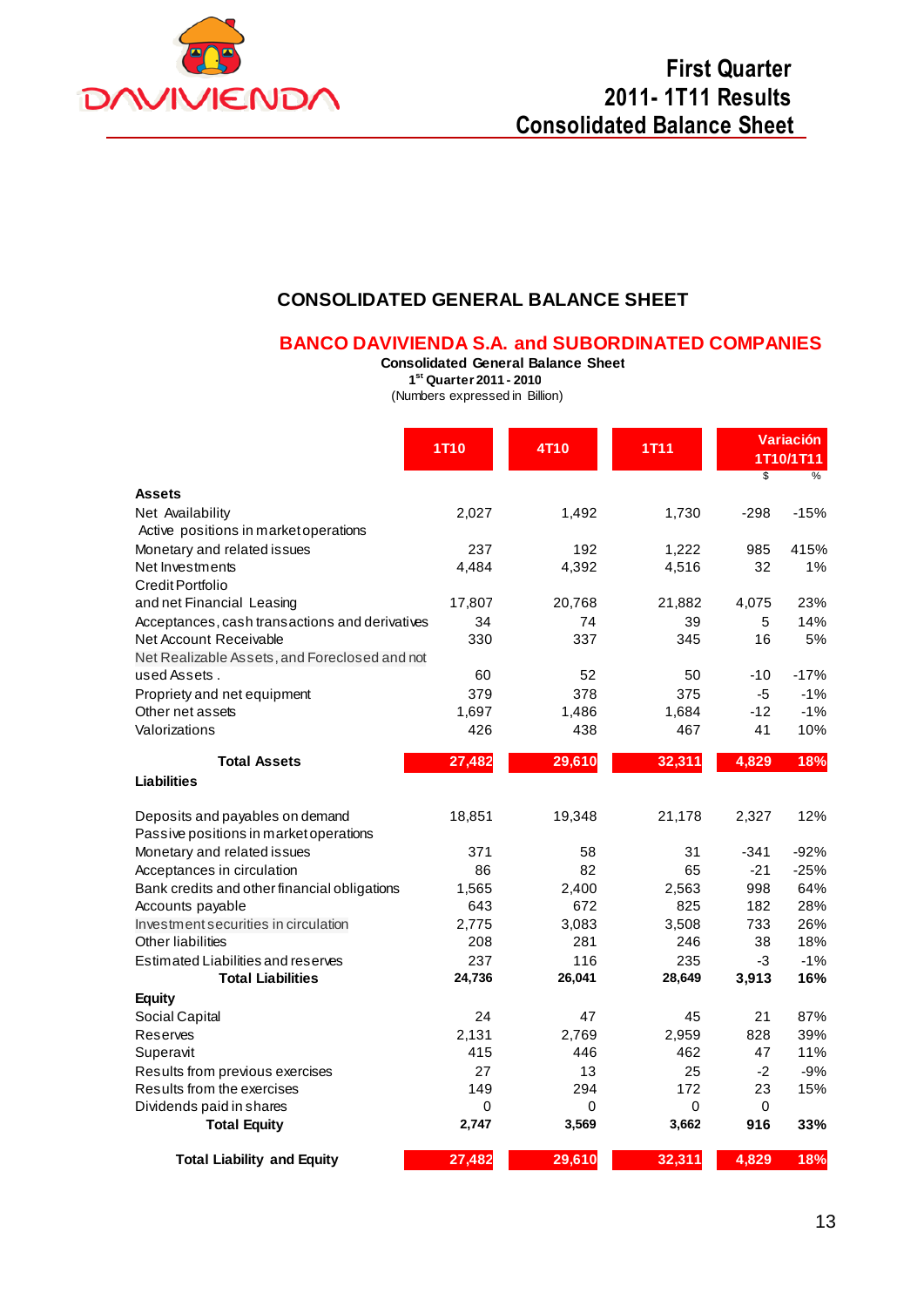

### **CONSOLIDATED RESULTS**

#### **BANCO DAVIVIENDA S.A. AND SUBORDINATED COMPANIES**

**Consolidated Results**

**1 st Quarter 2011 - 2010**

(Numbers in billion )

|                                                     | 4T <sub>10</sub><br>1T <sub>10</sub><br>$\bf{0}$ |          | <b>1T11</b> | <b>Variation</b><br>1T10/1T11 |               |
|-----------------------------------------------------|--------------------------------------------------|----------|-------------|-------------------------------|---------------|
|                                                     |                                                  |          |             | \$                            | $\frac{0}{0}$ |
| Direct Operation Income                             | 816                                              | 897      | 912         | 96                            | 12%           |
| Direct operations Expenditure                       | 246                                              | 217      | 220         | $-26$                         | $-11%$        |
| <b>Direct Operational Results</b>                   | 570                                              | 680      | 692         | 122                           | 21%           |
| Other direct operational income                     | 13                                               | $\Omega$ | 21          | 9                             | 69%           |
| Other direct operational expenditures               | 287                                              | 387      | 330         | 43                            | 15%           |
| Other net income and operational expenditures (274) |                                                  | (386)    | (309)       | $-34$                         | 12%           |
| <b>Operational Results before Reserves</b>          |                                                  |          |             |                               |               |
| Depreciations and amortizations                     | 296                                              | 294      | 383         | 88                            | 30%           |
| Reserves                                            | 68                                               | 68       | 109         | 41                            | 59%           |
| Depreciations – goods for own use                   | 8                                                | 12       | 10          | 2                             | 21%           |
| Amortizations                                       | 33                                               | 37       | 40          | 6                             | 19%           |
| <b>Operational Net Results</b>                      | 186                                              | 178      | 225         | 39                            | 21%           |
| Non operational Net Income                          | 23                                               | 26       | 25          | 2                             | 9%            |
| Non operational net expenditure                     | 27                                               | 49       | 35          | 8                             | 29%           |
| <b>Non Operational Net Result</b>                   | 181                                              | 155      | 215         | 33                            | 18%           |
| Income Tax                                          | 32                                               | 44       | 43          | 11                            | 33%           |
| <b>NET PROFIT</b>                                   | 149                                              | 111      | 172         | 23                            | 15%           |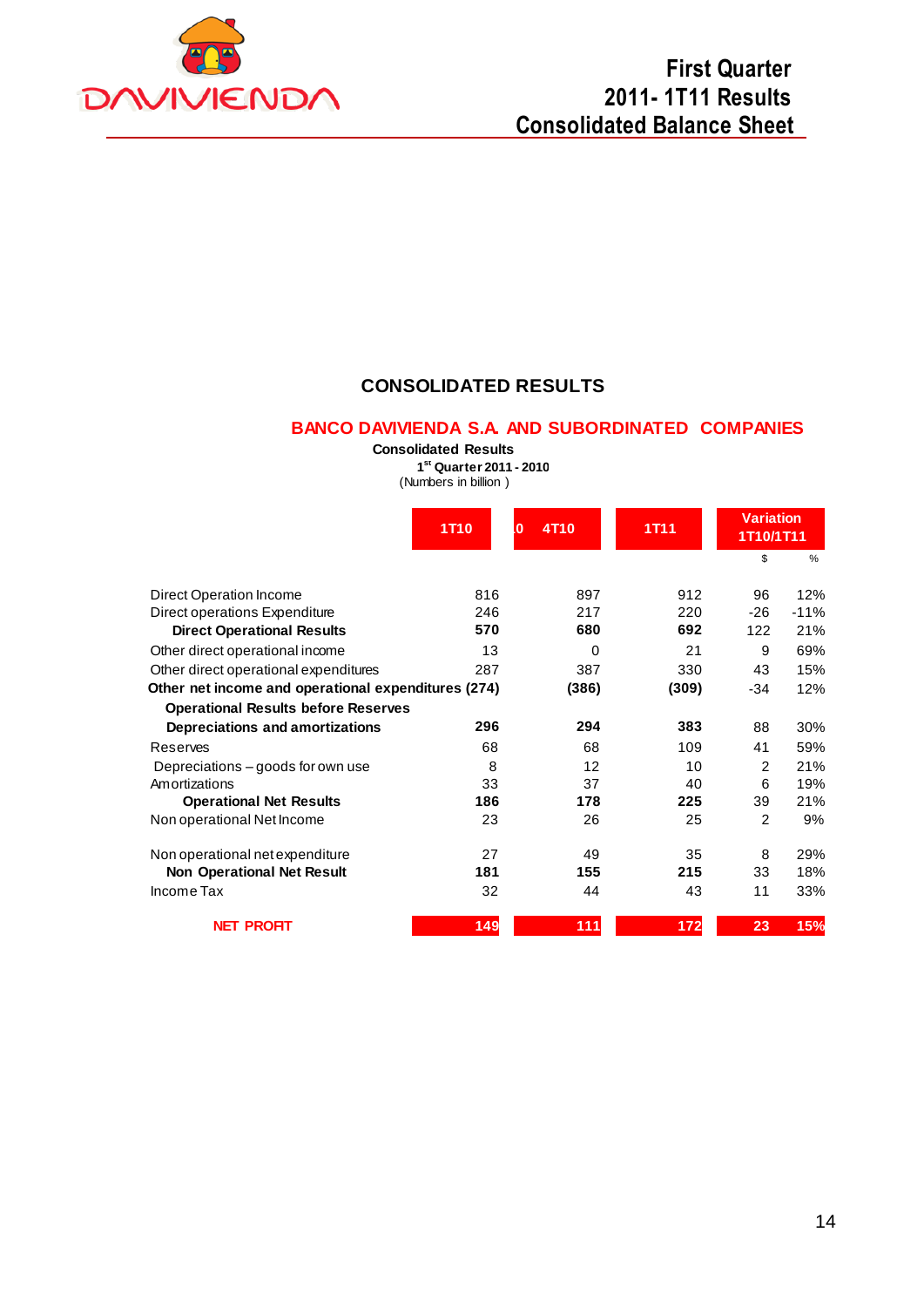

### **Individual Financial Statements**

## **BANCO DAVIVIENDA S.A.**

#### **Comparative General Balance Sheet**

1st.Quarter 2011 - 2010 (Numbers in billion )

|                                                                             | <b>1T10</b> | 4T10   | <b>1T11</b> | Variación<br>1T10/1T11 |        |
|-----------------------------------------------------------------------------|-------------|--------|-------------|------------------------|--------|
| <b>Assets</b>                                                               |             |        |             | \$                     | %      |
| Net availability                                                            | 1,908       | 1,326  | 1,651       | (257)                  | $-13%$ |
| Active positions in market operations                                       |             |        |             |                        |        |
| Monetary and related issues                                                 | 201         | 191    | 1,222       | 1,021                  | 508%   |
| Investment, Net                                                             | 4,079       | 4,066  | 4,190       | 111                    | 3%     |
| Credit portfolio                                                            |             |        |             |                        |        |
|                                                                             | 16,991      | 19,819 | 20,974      | 3,983                  | 23%    |
| And net financial leasing<br>Acceptances, cash transactions and derivatives | 32          | 72     | 39          | 7                      | 22%    |
|                                                                             | 319         | 322    | 343         | 24                     | 8%     |
| Net accounts receivable<br>Net realizable assets and foreclosed and not     |             |        |             |                        |        |
| and not used assets                                                         | 59          | 52     | 50          | (9)                    | $-15%$ |
|                                                                             | 363         | 365    | 363         |                        | 0%     |
| Propriety and net Equipment                                                 | 1,696       | 1,484  | 1,675       | (21)                   | $-1%$  |
| Other net assets                                                            |             |        |             |                        |        |
| Valorizations                                                               | 469         | 539    | 552         | 83                     | 18%    |
| <b>Total Assets</b>                                                         | 26,117      | 28,237 | 31,059      | 4,942                  | 19%    |
| <b>Liabilities</b>                                                          |             |        |             |                        |        |
| Deposits and payables on demand                                             | 17,553      | 18,063 | 20,025      | 2,472                  | 14%    |
| Passive positions in market operations                                      |             |        |             |                        |        |
| Monetary and related issues                                                 | 376         | 58     | 31          | (345)                  | $-92%$ |
| Acceptances in circulation                                                  | 83          | 80     | 64          | (19)                   | $-23%$ |
| Bank credits and other financial obligations                                | 1,555       | 2,385  | 2,551       | 996                    | 64%    |
| Accounts payable                                                            | 613         | 645    | 787         | 174                    | 28%    |
| Investment securities in circulation                                        | 2,775       | 3,083  | 3,508       | 733                    | 26%    |
| <b>Other Liabilities</b>                                                    | 201         | 271    | 234         | 33                     | 16%    |
| Estimated Liabilities and reserves                                          | 205         | 84     | 193         | (12)                   | $-6%$  |
| <b>TOTAL LIABILITIES</b>                                                    | 23,361      | 24,669 | 27,393      | 4,032                  | 17%    |
| Equity                                                                      |             |        |             |                        |        |
| Social Capital                                                              | 48          | 51     | 51          | 3                      | 6%     |
| Reserves                                                                    | 2,103       | 2,693  | 2,881       | 778                    | 37%    |
| Superavit                                                                   | 454         | 554    | 554         | 100                    | 22%    |
| Results from the exercise                                                   | 151         | 270    | 180         | 29                     | 19%    |
| <b>Total Equity</b>                                                         | 2,756       | 3,568  | 3,666       | 910                    | 33%    |
| <b>Total Liability and Equity</b>                                           | 26,117      | 28,237 | 31,059      | 4,942                  | 19%    |